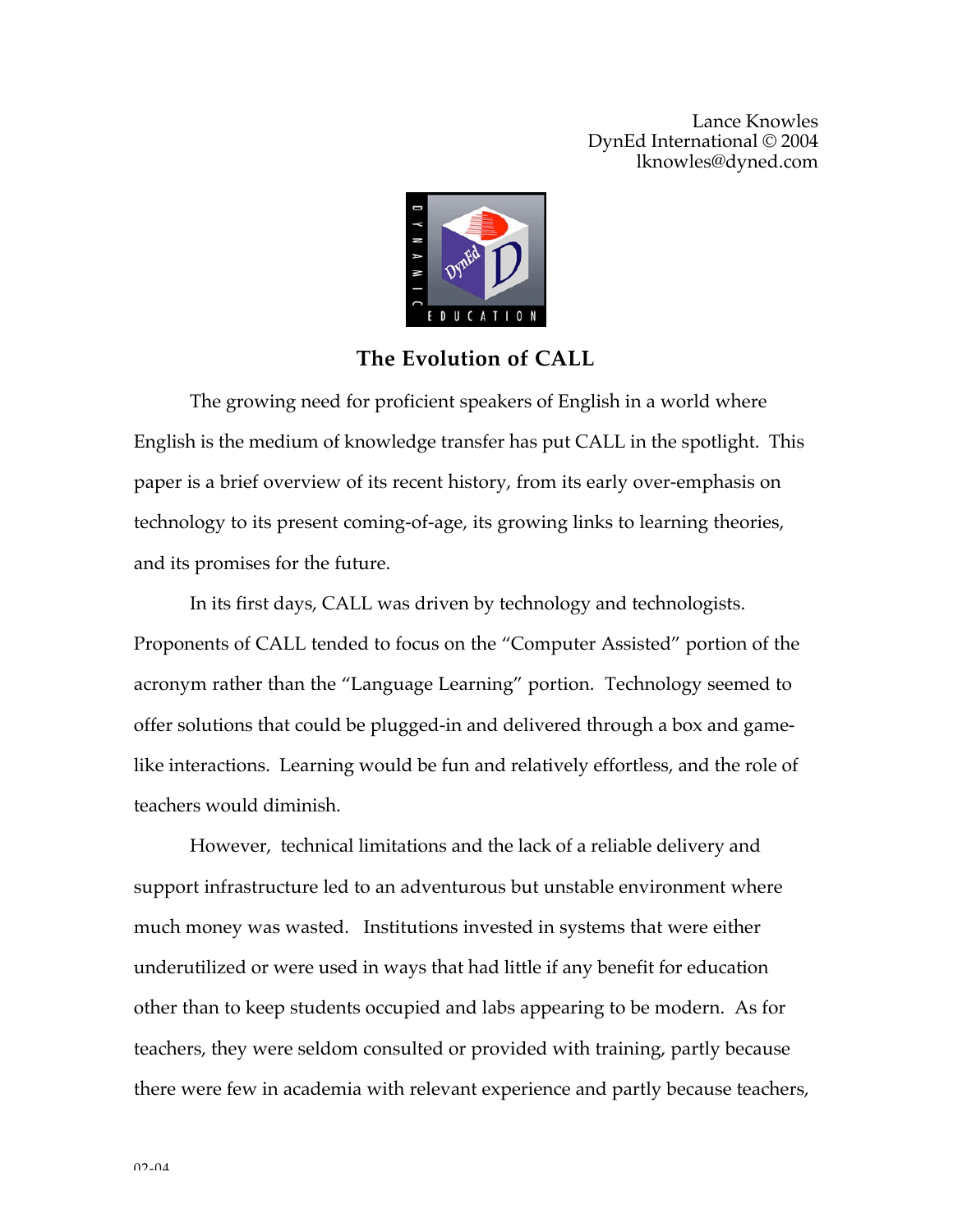with justification, regarded CALL with scepticism and fear. There was an implicit belief that teachers and CALL were competing for the same role -- CALL versus classroom-only -- rather than in a partnership where each approach "assisted" the other.

What was missed by many in the early days of CALL was the recognition that the most effective use of technology is not just to do old things in new ways. Rather, the real opportunity was to examine how the new tools of technology had broken through the page and text barrier, allowing the development of a new range of listening-based interactions. This created theoretical opportunities for fundamental changes in language learning. What was needed was a learning theory and a model to *guide* the application of technology.

Recent research in the neural sciences provides many insights into how learning takes place and how language learning may be optimized. In particular, it supports the view that multimedia exercises can be designed to take advantage of how neural processes work together in the learning process. Figure 1, for



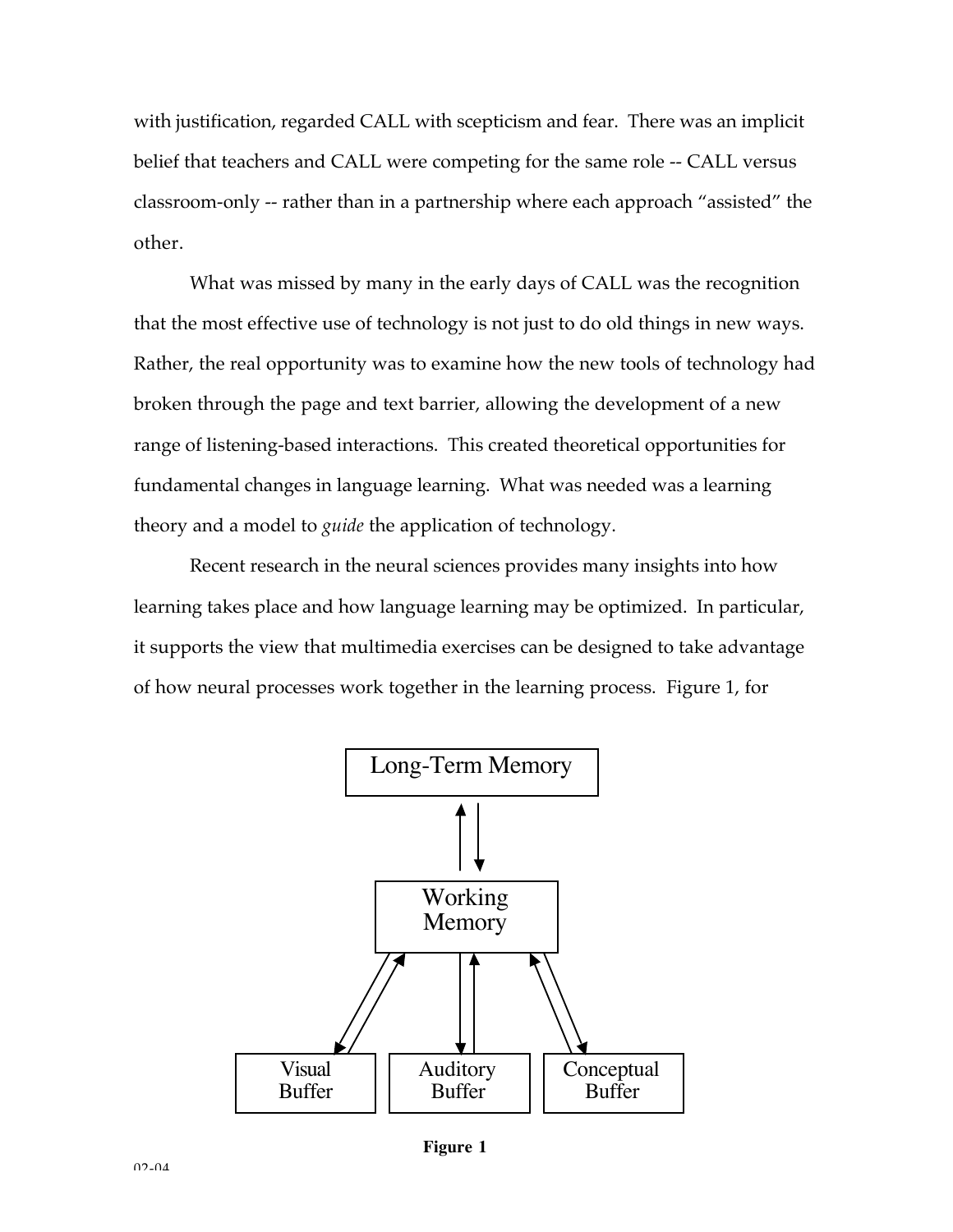example, is an oversimplified diagram that shows how various processors in the brain communicate with the *working memory,* which is instrumental in the learning process. The key point in the figure is that multiple processors, such as the visual, auditory, conceptual, phonological, and others, are involved and can be activated in well-designed exercises. Research shows that these processors work in parallel in the unconscious and interact with the working memory to piece together and interpret language and sensory input. The nature of these interactions can provide valuable insights for both the design of learning exercises and for coaching learners how to use more effective practice strategies.

The activation of multiple processors at the same time, for example, can increase the probability that cells wire together to form the mechanisms that lead from comprehension to automaticity and long-term learning. This process generally requires frequent repetition over an extended period of time and in an order that respects the underlying organization of language elements and processes within the brain. As the neural psychologist Steven Pinker states, competence comes from practice. Competence, whether in language or mathematics, is "learned by fitting together overlearned routines." Mastering it, Pinker asserts,

*…is deeply satisfying, but it is a reward for hard work that is not itself always pleasurable… Without an understanding of what the mind was designed to do in the environment in which we evolved, the unnatural activity called formal education is unlikely to succeed.* (How the Mind Works 342)

Guided by research, learning theories, and by actual classroom experience, CALL is now moving toward a blended model where the computer provides the necessary optimal input and practice activities, and the classroom provides the human element -- accommodating and utilizing the needs and lives of the learners in a social context.

Viewed from this blended model, both classroom and multimedia activities play an essential role. Without the social environment of the classroom, learning is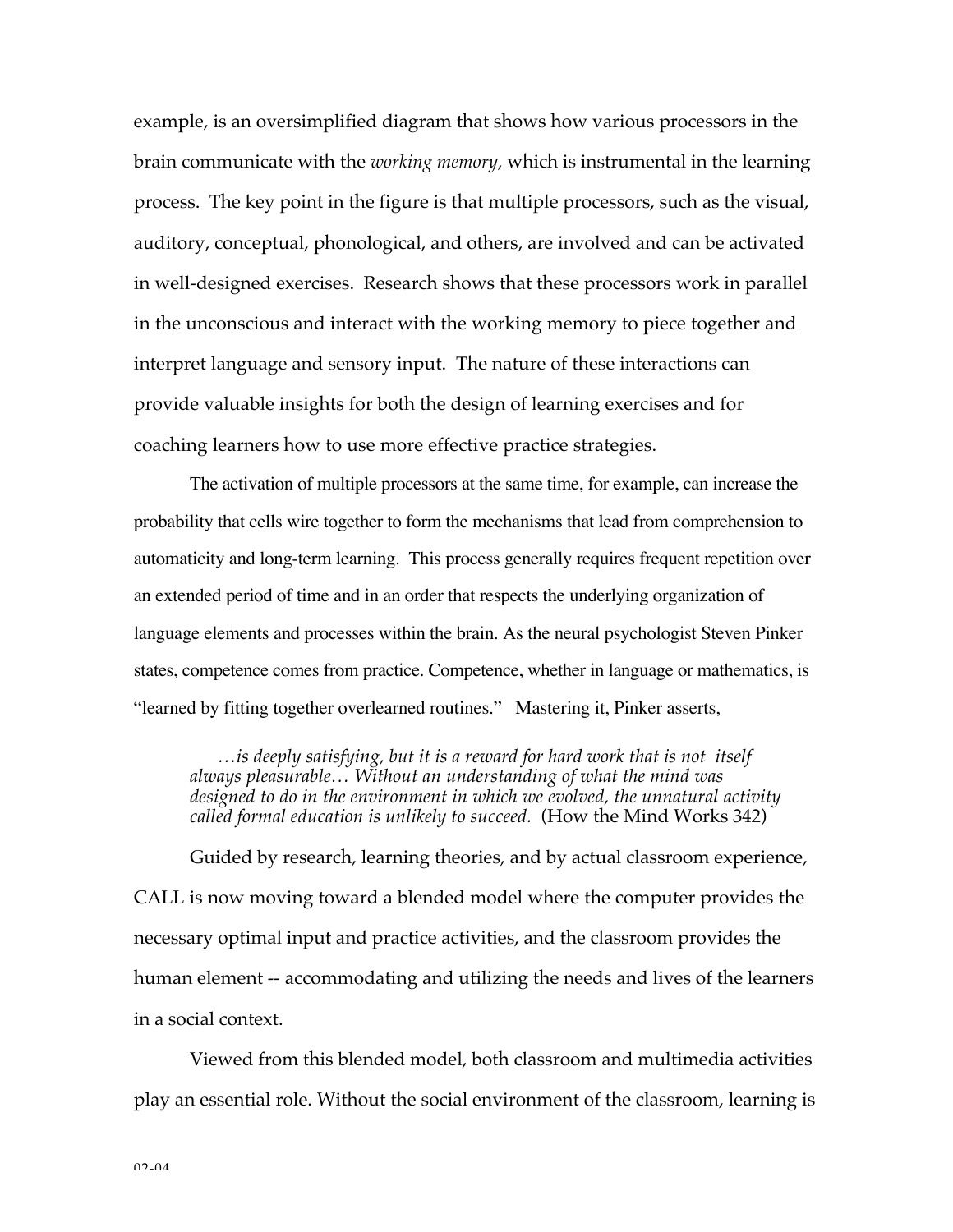tedious, unmotivating, and too restrictive to meet the needs of learners. Typically, drop-out rates are 80 percent or more in e-learning environments where little or no classroom support is available. On the other hand, without the effective practice provided by well-designed computer courseware, language learning is slow, painful and discouraging, a fact borne out by the results of traditional language learning which suffers from a lack of practice and an over emphasis on memorization and conscious rule learning.

In our experience, the blended model can reduce language-learning time by 50 percent or more, depending primarily on the following variables:

- 1. Scheduling of practice sessions for optimum frequency and duration.
- 2. Quality and design of practice sessions, supported by coaching, feedback, and suitable learning tasks that can lead to automaticity.
- 3. Sequencing of content and an appropriate mix of skills so that the strategic support elements of language are developed in a welldesigned learning path.
- 4. Classroom sessions that provide extension and personalization of the language models, including the assignment of reading and writing exercises.
- 5. Suitable technical infrastructure and support.

Of course, control of the above variables requires the cooperation of several departments in an organization. Political will at the top is generally required to bring the departments together, each with their own agendas, needs, and areas of expertise. Scheduling, for example, depends on the IT department for support, the limits and economics of the technical infrastructure, the physical classroom design, and the cooperation and support of teachers.

Once the infrastructure is in place, teacher-training is generally the most important factor in the success or failure of a CALL initiative. In our experience, without a reasonable amount of teacher training, teachers are unclear about their role and are uncomfortable with any courseware that is adopted. As a result,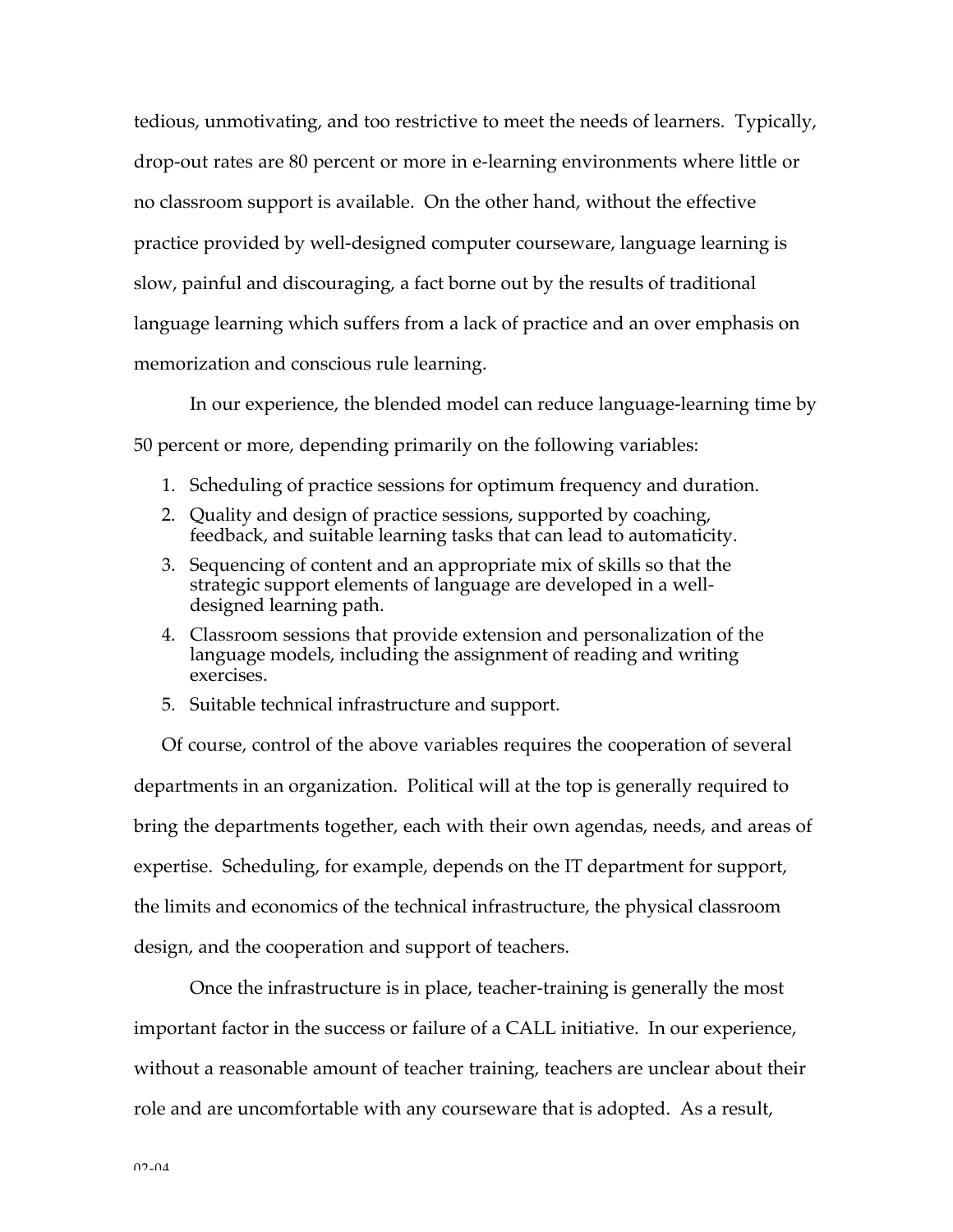students fail to receive the orientation and coaching necessary to get the most out of their study. We see this clearly in the study-records of several institutions.

Without coaching, most students practice in ways that are ineffective, for example by over-relying on text, not recording and monitoring themselves, or leaving a lesson prematurely without understanding the importance of frequent practice and review.

Given the problems inherent in implementing a large-scale CALL program, price and accountability are also important factors. A high-priced product with value can end up being much less expensive than a lower-priced product with little or no learning value. However, common metrics of number-of-hours or vocabulary-size or number-of-lessons are not indicators of language-learning value. If Product A provides 300 hours of effective learning activities to produce the same increase in language proficiency as Product B which provides 600 hours to produce the same increase, then Product A is less expensive even if its cost per hour is 40 percent more than Product B. The metric for determining value should be proficiency gain, not cost per hour. This can often be confirmed in a welldesigned pilot program or by examining data that supports the claim of a courseware provider. Quality and effectiveness matters and it can be demonstrated.

In our own courseware and in our Records Manager, we have developed the *Completion Percentage* as a means to assess how well students are using each lesson. The Completion Percentage is a measure of the number of *micro-learningsteps (MLS)* that a student has completed compared to a target number for the lesson.A MLS is a learning act that increases language proficiency. We might take our cue, for example, from the neural sciences and define a micro-learning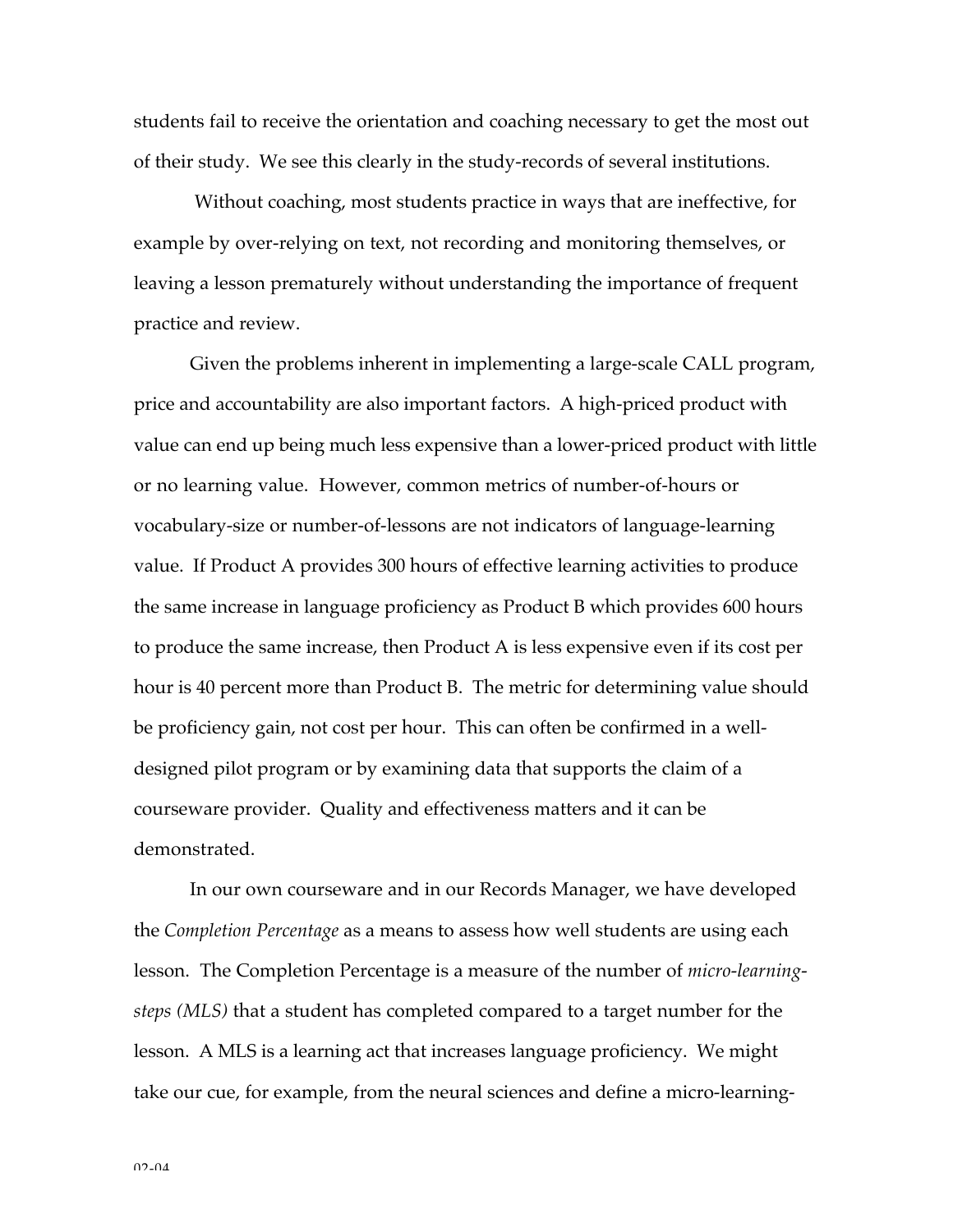step to be one of the following: (1) listening to and comprehending a language utterance, (2) recording and monitoring an utterance with comprehension, (3) processing information and completing a task in the target language, and (4) reading or writing a sentence with comprehension in the target language.

As a first step, it is reasonable to assume that learners will progress more rapidly in a language-learning session where they complete a larger number of MLS than in a session where they complete a smaller number of MLS. If this is true, then the cost per MLS would be a more suitable metric than the cost per hour of study. An hour of study, after all, can be almost devoid of any meaningful language-learning activity, especially when a student is half asleep.

Students who have been properly coached increase their Completion Percentage scores more quickly than students who have not been coached. In this sense, the Completion Percentage averages for a class can help determine whether teachers are coaching their students effectively. To further assist in this process, we have developed specialized monitoring software, the *Intelligent Tutor*, which combs through the details of each student's learning activities and summarizes the results so that teachers can identify which students need additional coaching. In addition, the *Tutor* provides specific suggestions about how each student might improve their practice strategies.

For developers such as DynEd, the challenge is to continue to modify and adjust lesson designs and metrics such as the Completion Percentage so that we can optimize language learning and make it more cost-effective. Feedback from well-informed teachers, students, test results, and study records from around the world will continue to suggest new patterns and provide ample opportunities for further research.